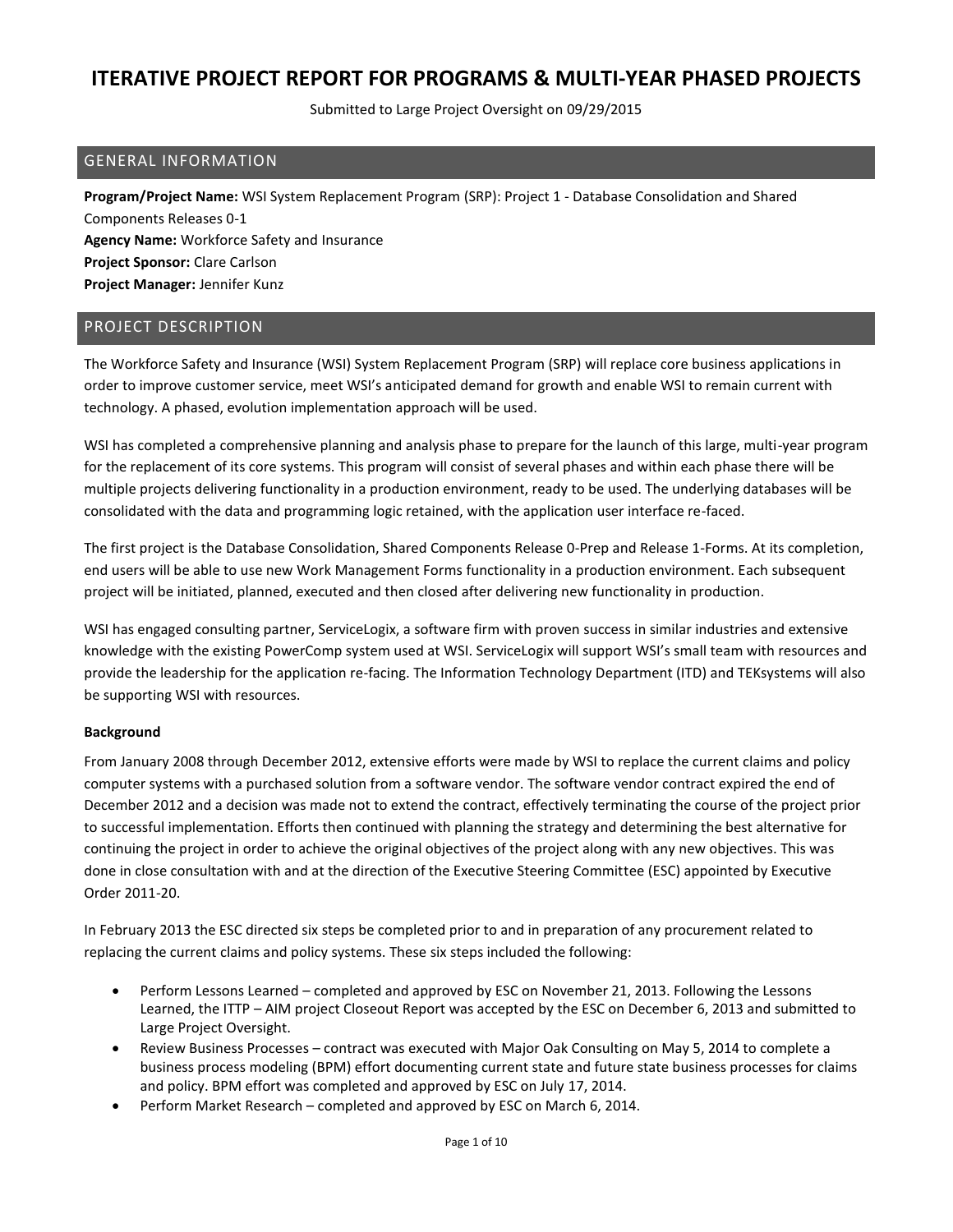Submitted to Large Project Oversight on 09/29/2015

- Perform Architecture Review completed and approved by ESC on May 1, 2014
- Develop a New Project Charter a project charter for the BPM effort was completed and approved by ESC on November 21, 2013. A new project charter for the SRP was developed
- Review Requirements review of requirements were taken into consideration during development of the SRP project charter and this program plan.

Expanding the above steps, WSI retained the services of Major Oak Consulting as an independent third party to perform an objective evaluation of various options to replace WSI's core business systems. An extensive evaluation was completed and a Final Report including findings and recommendations was presented to the ESC on September 18, 2014. On October 2, 2014, the ESC approved moving forward with Major Oak's recommendation to implement the "Evolutionary Approach" for WSI's core system replacement/upgrade which minimizes risks and costs.

The project charter was developed by the team during the month of November and was approved by the Executive Steering Committee on December 4, 2014. The first kickoff meeting was held on December 11, 2014; approximately 35 individuals attended from WSI, ITD, OMB and the Governor's Office for a successful launch of the program. Phase 1 Planning and Analysis commenced on December 5, 2014.

From January through June 2015, a core planning team worked with WSI/ITD/OMB staff (with support from the ESC, Governing Committee, and consultants) to complete the following:

- Database Consolidation Analysis and Design
	- $\circ$  Completed a procurement with TEKsystems; the consultant assigned was Jay Stevens
	- o A kickoff and schedule were completed in February; the DB Consolidation Analysis deliverable was completed in early April and the DB Consolidation Plan deliverable was completed in May
- Detailed Evolution Roadmap
	- o Completed an initial procurement with ServiceLogix, after releasing an intent to sole source to the State vendor contact list and no legitimate interest was received
	- o A kickoff and schedule were completed in March; research and review tasks were performed by James Thomson of ServiceLogix in April/May
	- $\circ$  Multiple planning deliverables were completed by ServiceLogix, the content of which were incorporated into this overall program plan
		- **EXECONFIGURATION Management Plan**
		- **EXECOMPOON EXECUTE:** Shared Components Release Plan
		- Policy (PICS) Release Plan
		- **E** Claims (CMS) Release Plan
		- **Resource Plan**
		- Project Management Plan
		- **Budget Plan**
- Program Plan and Schedule
	- o Developed a comprehensive program plan and schedule for the overall program (with the detailed scope, schedule and budget focused on the projects within Phase 2), comprised of the information compiled above
- Procurements for the next phases
	- o Completed procurements for consulting services to continue with TEKsystems and ServiceLogix through at least the next 12 months.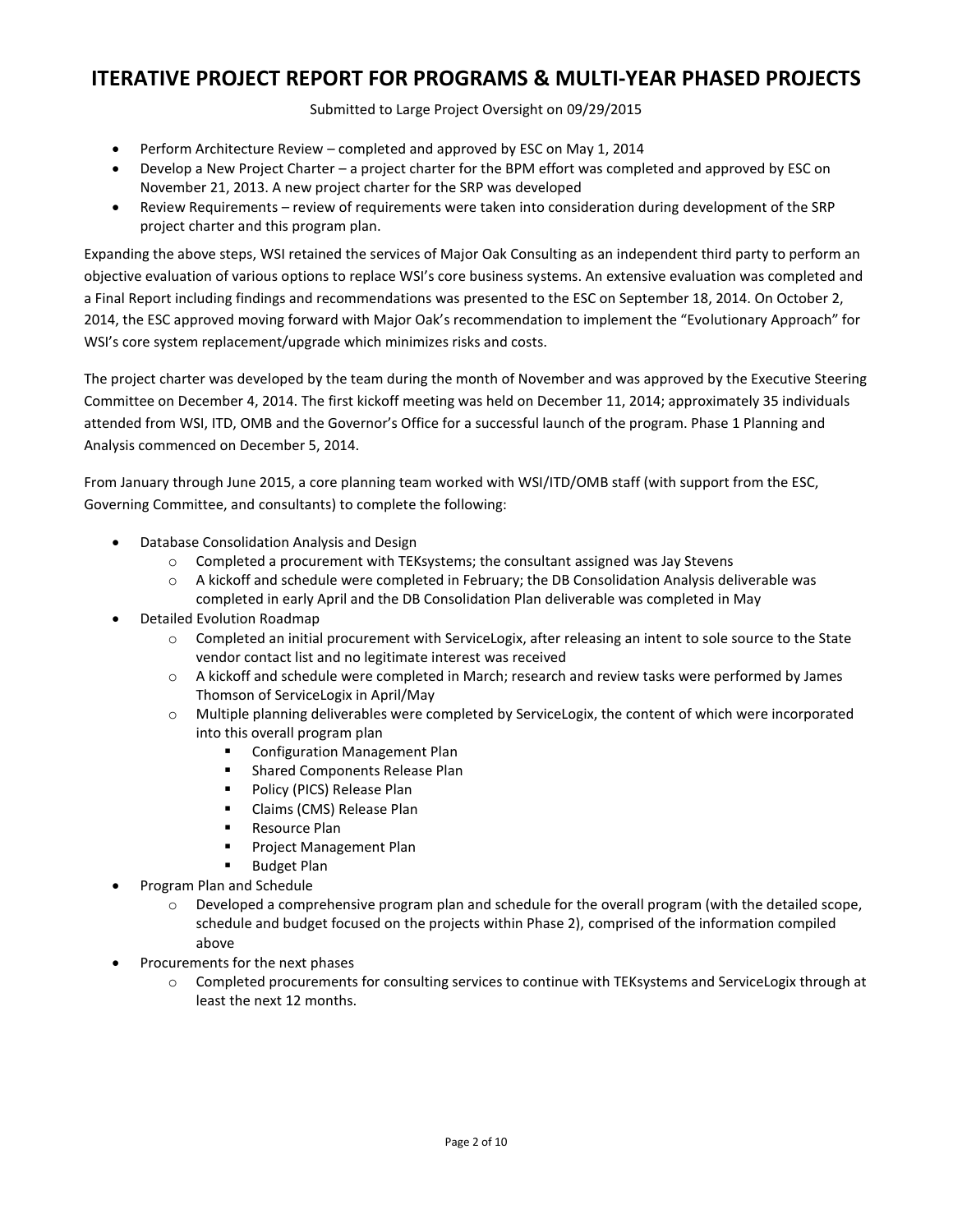Submitted to Large Project Oversight on 09/29/2015

## BUSINESS NEEDS AND PROBLEMS

The specific primary business needs to be met (with measurements detailed in the next section) through the program are as follows:

- Provide current industry web-based technology for core business systems supporting Injury Services and Employer Services and replace existing client-server based systems
- Provide a system with enhanced reporting and accessibility to information

As described in the project charter, this program also aligns exceptionally well with WSI's organizational purpose and mission.

### PROJECT FORMAT

**Program/Project Start Date:** 7/1/2015

**Budget Allocation at Time of Initial Start Date:** \$5,760,000 for the 2015-2017 biennium

**How Many Phases Expected at Time of Initial Start Date:** At this time, we expect four phases and 20 projects

**Phased Approach Description:** This program consists of four phases and within each phase there will be multiple projects delivering functionality in a production environment, ready to be used. Over the course of each project, the application user interface will be re-faced into a new user interface and the data and programming logic retained, a key success factor. The first project will also include the consolidation of the underlying databases. This "Evolutionary Approach" minimizes risk and costs and will replace WSI's core systems incrementally *into production* with *usable functionality* approximately every 6-10 months.

**Estimated End Date for All Phases Known at Time of Initial Start Date:** At this time, we expect the last phase to end in 2023.

## PROJECT ROAD MAP

The project road map shows the high level plan or vision for the program/projects/phases. It is intended to offer a picture of the lifespan of all the effort that is expected to be required to achieve the business objectives.

| <b>Project or</b><br><b>Phase</b> | <b>Title</b>                                                                    | <b>Scope Statement</b>                                                                                                           | <b>Estimated</b><br><b>Duration</b><br>(months) | <b>Estimated</b><br><b>Budget</b> |
|-----------------------------------|---------------------------------------------------------------------------------|----------------------------------------------------------------------------------------------------------------------------------|-------------------------------------------------|-----------------------------------|
| PHASE 1                           | <b>Planning and Analysis</b>                                                    | Complete                                                                                                                         | Completed<br>6/30/15                            | N/A                               |
| PHASE 2                           | DB Consolidation and<br><b>Shared Components</b><br>Refacing                    |                                                                                                                                  |                                                 |                                   |
| Project 1                         | <b>Shared Components</b><br>Releases 0-1 (Forms) and<br><b>DB Consolidation</b> | Deliver the refaced Work Management<br>Forms functionality into production<br>Consolidate the PICS and CMS databases<br>into one | 10 months                                       | \$1,793,317                       |
| Project /<br>Release 2            | Work Management Part 1<br>(Core)                                                | Deliver the refaced Work Management<br>Core functionality into production                                                        | 6 months                                        | \$1,500,000                       |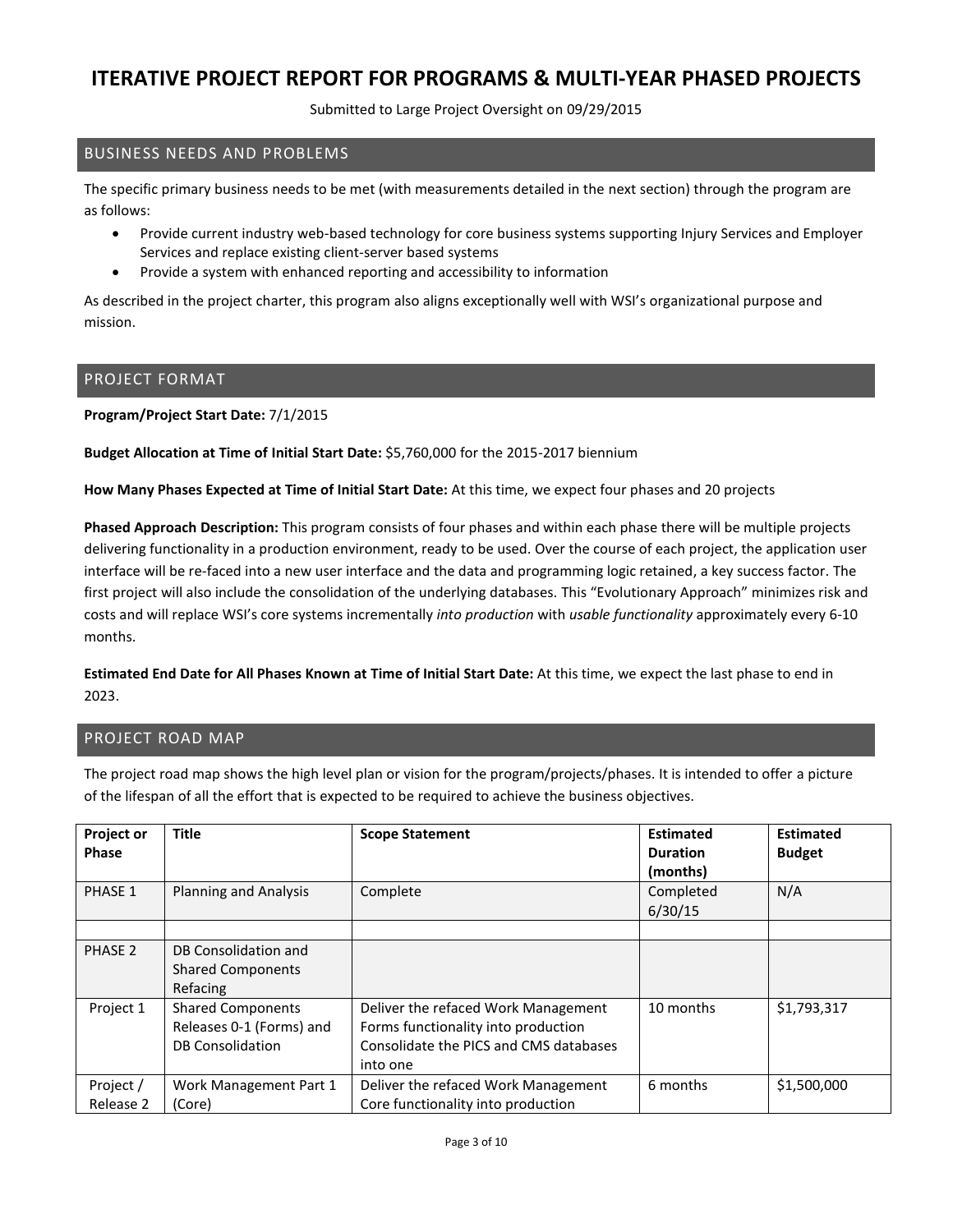Submitted to Large Project Oversight on 09/29/2015

| Project or<br>Phase | <b>Title</b>                                 | <b>Scope Statement</b>                                                             | <b>Estimated</b><br><b>Duration</b> | <b>Estimated</b><br><b>Budget</b> |
|---------------------|----------------------------------------------|------------------------------------------------------------------------------------|-------------------------------------|-----------------------------------|
|                     |                                              |                                                                                    | (months)                            |                                   |
| Project /           | Work Management Part 2                       | Deliver the refaced Work Management                                                | 6 months                            | \$1,400,000                       |
| Release 3           | (Reassignment & Tools)                       | Reassignment and Tools functionality into                                          |                                     |                                   |
|                     |                                              | production                                                                         |                                     |                                   |
|                     |                                              |                                                                                    |                                     |                                   |
| PHASE 3             | Policy (PICS) Application                    |                                                                                    | 2.5 years,<br>6 Projects/           | \$10,000,000                      |
|                     | Refacing                                     |                                                                                    | Releases                            |                                   |
| Project/            | Registration                                 | Deliver the refaced PICS Registration                                              |                                     |                                   |
| Release 4           |                                              | functionality into production                                                      |                                     |                                   |
| Project/            | Policy Maintenance Part 1                    | Deliver the refaced PICS Policy                                                    |                                     |                                   |
| Release 5           |                                              | Maintenance Part 1 functionality into                                              |                                     |                                   |
|                     |                                              | production                                                                         |                                     |                                   |
| Project/            | Policy Maintenance Part 2                    | Deliver the refaced PICS Policy                                                    |                                     |                                   |
| Release 6           |                                              | Maintenance Part 2 functionality into                                              |                                     |                                   |
| Project/            | Policy Maintenance Part 3                    | production<br>Deliver the refaced PICS Policy                                      |                                     |                                   |
| Release 7           |                                              | Maintenance Part 3 functionality into                                              |                                     |                                   |
|                     |                                              | production                                                                         |                                     |                                   |
| Project/            | <b>Payroll Reporting</b>                     | Deliver the refaced PICS Payroll Reporting                                         |                                     |                                   |
| Release 8           |                                              | functionality into production                                                      |                                     |                                   |
| Project/            | <b>Activities Inquiry</b>                    | Deliver the refaced PICS Activities Inquiry                                        |                                     |                                   |
| Release 9           | (Dashboards)                                 | (Dashboards) functionality into production                                         |                                     |                                   |
| PHASE 4             | Claims (CMS) Application                     |                                                                                    | 3.5 years, 11                       | \$15,000,000                      |
|                     | Refacing                                     |                                                                                    | Projects/Releases                   |                                   |
| Project/            | Claim Registration                           | Deliver the refaced CMS Claim                                                      |                                     |                                   |
| Release             |                                              | Registration functionality into production                                         |                                     |                                   |
| 10                  |                                              |                                                                                    |                                     |                                   |
| Project/            | Claim Parties &                              | Deliver the refaced CMS Claim Parties and                                          |                                     |                                   |
| Release             | Maintenance Part 1                           | Maintenance Part 1 functionality into                                              |                                     |                                   |
| 11                  |                                              | production                                                                         |                                     |                                   |
| Project/<br>Release | Claim Parties &<br><b>Maintenance Part 2</b> | Deliver the refaced CMS Claim Parties and<br>Maintenance Part 2 functionality into |                                     |                                   |
| 12                  |                                              | production                                                                         |                                     |                                   |
| Project/            | Wages and Reserves                           | Deliver the refaced CMS Wages and                                                  |                                     |                                   |
| Release             |                                              | Reserves functionality into production                                             |                                     |                                   |
| 13                  |                                              |                                                                                    |                                     |                                   |
| Project/            | Payments Part 1                              | Deliver the refaced CMS Payments Part 1                                            |                                     |                                   |
| Release             |                                              | functionality into production                                                      |                                     |                                   |
| 14                  |                                              |                                                                                    |                                     |                                   |
| Project/<br>Release | Payments Part 2                              | Deliver the refaced CMS Payments Part 2<br>functionality into production           |                                     |                                   |
| 15                  |                                              |                                                                                    |                                     |                                   |
| Project/            | Medical Part 1                               | Deliver the refaced CMS Medical Part 1                                             |                                     |                                   |
| Release             |                                              | functionality into production                                                      |                                     |                                   |
| 16                  |                                              |                                                                                    |                                     |                                   |
| Project/            | <b>Medical Part 2</b>                        | Deliver the refaced CMS Medical Part 2                                             |                                     |                                   |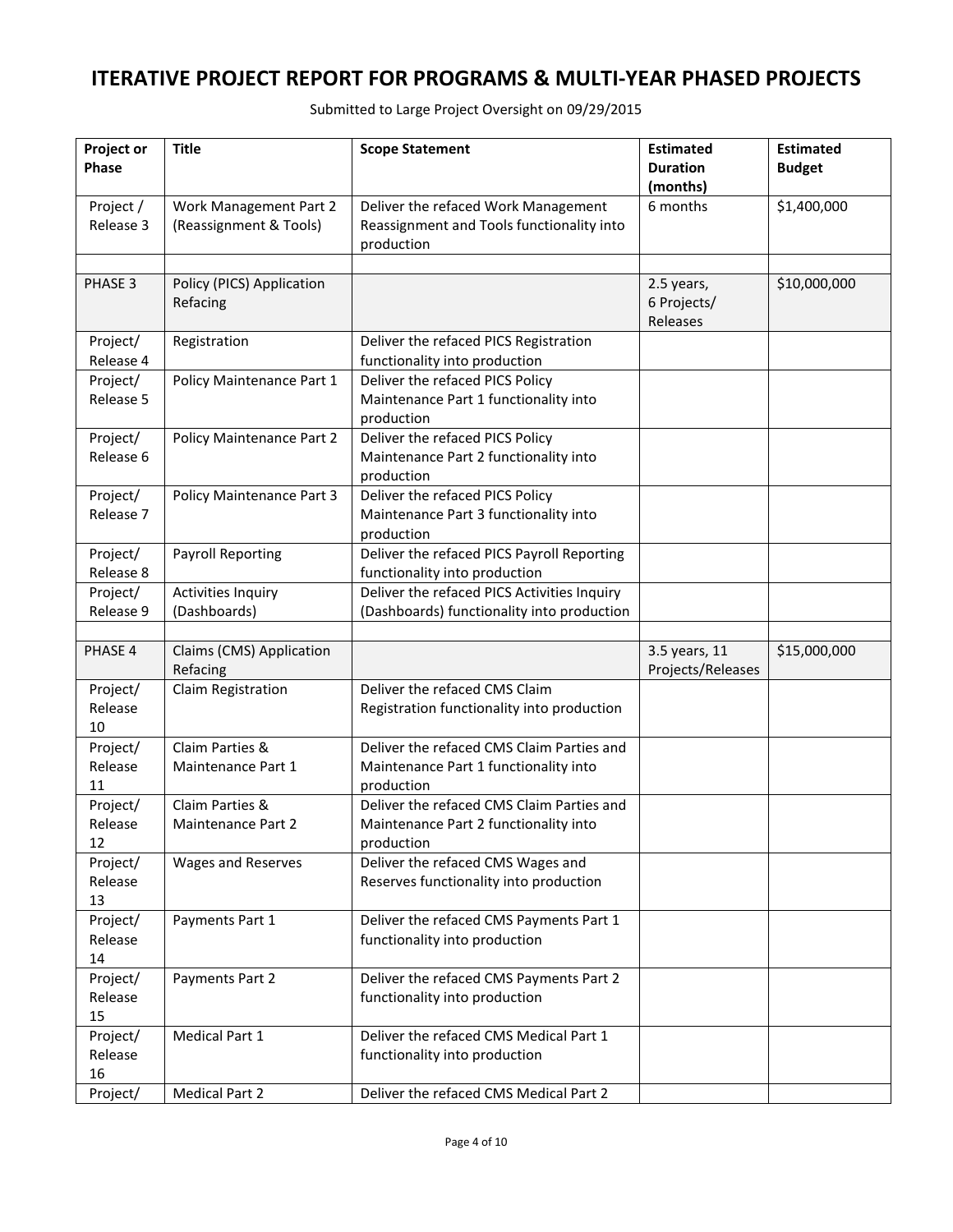| <b>Project or</b><br><b>Phase</b> | <b>Title</b>                    | <b>Scope Statement</b>                                                                   | <b>Estimated</b><br><b>Duration</b><br>(months) | <b>Estimated</b><br><b>Budget</b> |
|-----------------------------------|---------------------------------|------------------------------------------------------------------------------------------|-------------------------------------------------|-----------------------------------|
| Release<br>17                     |                                 | functionality into production                                                            |                                                 |                                   |
| Project/<br>Release<br>18         | Field/Fraud/Claim Inquiry       | Deliver the refaced CMS Field/Fraud/Claim<br>Inquiry functionality into production       |                                                 |                                   |
| Project/<br>Release<br>19         | Legal/Rehab                     | Deliver the refaced CMS Legal/Rehab<br>functionality into production                     |                                                 |                                   |
| Project/<br>Release<br>20         | Claims<br>Tools/Administration  | Deliver the refaced CMS Claims Tools/<br>Administration functionality into<br>production |                                                 |                                   |
| PHASE 5                           | Transition, Program<br>Closeout |                                                                                          | 5 months                                        | \$45,000                          |

Submitted to Large Project Oversight on 09/29/2015

#### **Notes:**

### PROJECT BASELINES

The baselines below are entered for only those projects or phases that have been planned. At the completion of a project or phase a new planning effort will occur to baseline the next project/phase and any known actual finish dates and costs for completed projects/phases will be recorded. The startup report will be submitted again with the new information.

| <b>Project</b><br>or Phase | <b>Baseline Start</b><br>Date | <b>Baseline End</b><br>Date | <b>Baseline</b><br><b>Budget</b> | <b>Actual Finish</b><br>Date | <b>Schedule</b><br>Variance | <b>Actual Cost</b> | Cost<br>Variance |
|----------------------------|-------------------------------|-----------------------------|----------------------------------|------------------------------|-----------------------------|--------------------|------------------|
| Project 1                  | 7/1/2015                      | 5/19/2016                   | \$1,630,288                      |                              |                             |                    |                  |
| Project 2                  |                               |                             |                                  |                              |                             |                    |                  |
| Project 2                  |                               |                             |                                  |                              |                             |                    |                  |

#### **Notes:**

#### **OBJECTIVES**

**Note:** \*The objectives for the WSI SRP were defined in the project charter at the program level; this means each project will meet a portion of the measurements, but full benefit measurements will not be available until the evolution of each of the systems is complete (i.e. the end of the program).

| <b>Project or</b> | <b>Business Objective</b> | <b>Measurement Description</b> | Met/           | <b>Measurement</b> |
|-------------------|---------------------------|--------------------------------|----------------|--------------------|
| Phase             |                           |                                | <b>Not Met</b> | <b>Outcome</b>     |
|                   | Business Need 1: Provide  |                                |                |                    |
|                   | current industry web-     |                                |                |                    |
|                   | based technology for      |                                |                |                    |
|                   | core business systems     |                                |                |                    |
|                   | supporting Injury         |                                |                |                    |
|                   | Services and Employer     |                                |                |                    |
|                   | Services and replace      |                                |                |                    |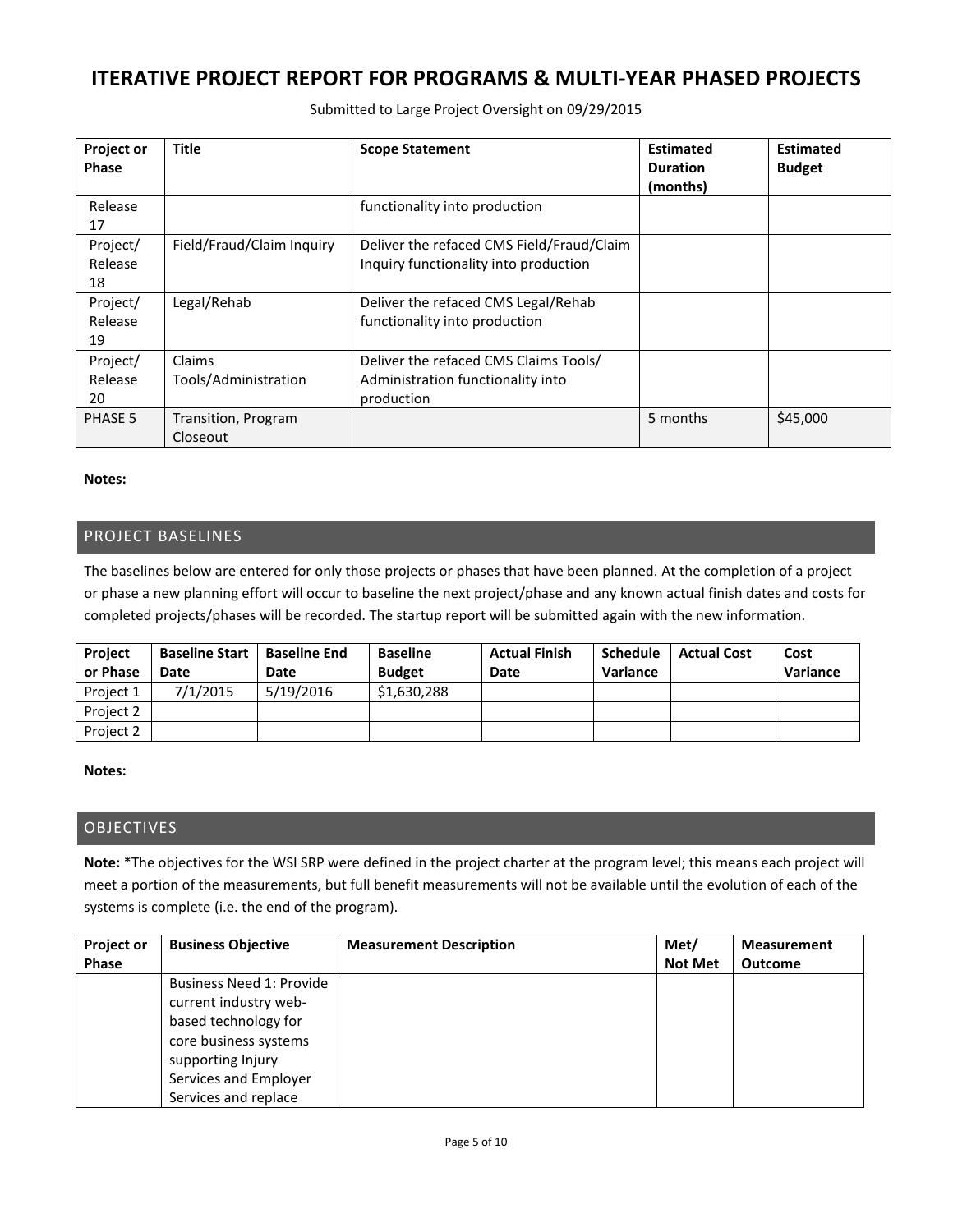| Project or                | <b>Business Objective</b> | <b>Measurement Description</b>                                                                | Met/           | <b>Measurement</b> |
|---------------------------|---------------------------|-----------------------------------------------------------------------------------------------|----------------|--------------------|
| Phase                     | existing client server    |                                                                                               | <b>Not Met</b> | <b>Outcome</b>     |
|                           | based systems.            |                                                                                               |                |                    |
| Phase 3                   | Objective 1.1:            | Measurement 1.1.1: Upon completion of the                                                     |                |                    |
| Prj/Rel 6                 | Maintain or improve       | "Policy Evolution" (including Billing and                                                     |                |                    |
|                           | upon existing business    | Workflow) implementation, there will be no                                                    |                |                    |
| 2020                      | functionality/capabiliti  | measureable loss of policy process efficiencies                                               |                |                    |
|                           | es (i.e. at a minimum,    | as measured by operating reports. The most                                                    |                |                    |
|                           | no loss of current        | recent operating report prior to the start of the                                             |                |                    |
|                           | process efficiencies      | Policy Evolution will be used as the benchmark                                                |                |                    |
|                           | and automation)           | and will be compared to the first available                                                   |                |                    |
|                           |                           | operating report following the completion of<br>the Policy Evolution.                         |                |                    |
| Phase 3                   |                           | Measurement 1.1.2: Upon completion of the                                                     |                |                    |
| Prj/Rel 6                 |                           | "Policy Evolution" (including Billing and                                                     |                |                    |
|                           |                           | Workflow) implementation, all new policy                                                      |                |                    |
| 2020                      |                           | related process changes, enhancements, and                                                    |                |                    |
|                           |                           | efficiencies identified by the WSI continuous                                                 |                |                    |
|                           |                           | improvement team for inclusion in the Policy                                                  |                |                    |
|                           |                           | Evolution are fully deployed and functioning                                                  |                |                    |
|                           |                           | according to documented requirements.                                                         |                |                    |
| Phase 4                   |                           | Measurement 1.1.3: Upon completion of the                                                     |                |                    |
| Prj/Rel 11                |                           | "Claims Evolution" (including Bill Review and                                                 |                |                    |
|                           |                           | Workflow) implementation, there will be no                                                    |                |                    |
| 2023                      |                           | measureable loss of claims process efficiencies<br>as measured by operating reports. The most |                |                    |
|                           |                           | recent operating report prior to the start of the                                             |                |                    |
|                           |                           | Claims Evolution will be used as the benchmark                                                |                |                    |
|                           |                           | and will be compared to the first available                                                   |                |                    |
|                           |                           | operating report following the completion of                                                  |                |                    |
|                           |                           | the Claims Evolution.                                                                         |                |                    |
| Phase 4                   |                           | Measurement 1.1.4: Upon completion of the                                                     |                |                    |
| Prj/Rel 11                |                           | "Claims Evolution" (including Bill Review and                                                 |                |                    |
|                           |                           | Workflow) implementation, all new claims                                                      |                |                    |
| 2023                      |                           | related process changes, enhancements, and                                                    |                |                    |
|                           |                           | efficiencies identified by the WSI continuous                                                 |                |                    |
|                           |                           | improvement team for inclusion in the Claims<br>Evolution are fully deployed and functioning  |                |                    |
|                           |                           | according to documented requirements.                                                         |                |                    |
| Phase 5                   | Objective 1.2: Enhance    | Measurement 1.2.1: Upon completion of the                                                     |                |                    |
|                           | customer and staff        | "Policy Evolution" (including Billing and                                                     |                |                    |
| 2023                      | accessibility to policy   | Workflow) implementation, WSI staff (with the                                                 |                |                    |
|                           | and claims related        | appropriate security) will have access to the                                                 |                |                    |
|                           | applications and          | Policy system from anywhere there is an                                                       |                |                    |
|                           | corresponding             | internet connection.                                                                          |                |                    |
|                           | data/information          |                                                                                               |                |                    |
| Phase 3                   |                           | Measurement 1.2.2: Within six months                                                          |                |                    |
| Prj/Rel $6 +$<br>6 months |                           | following the completion of the "Policy                                                       |                |                    |
|                           |                           | Evolution" (including Billing and Workflow)<br>implementation, employers will have self-      |                |                    |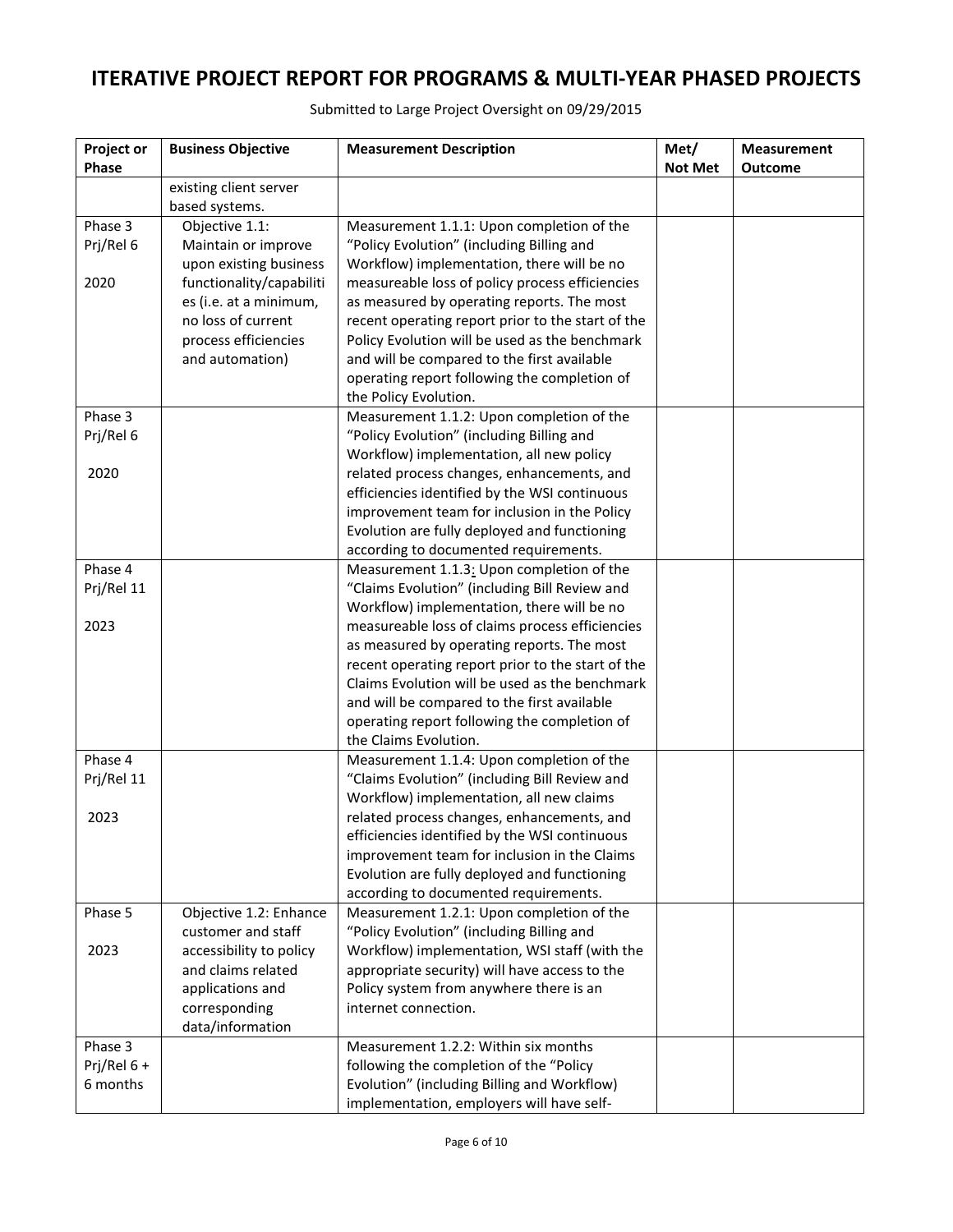Submitted to Large Project Oversight on 09/29/2015

| Project or<br>Phase | <b>Business Objective</b> | <b>Measurement Description</b>                                                             | Met/<br><b>Not Met</b> | <b>Measurement</b><br><b>Outcome</b> |
|---------------------|---------------------------|--------------------------------------------------------------------------------------------|------------------------|--------------------------------------|
| 2020                |                           | service access to premium and loss data                                                    |                        |                                      |
|                     |                           | specific to their account for purposes of                                                  |                        |                                      |
|                     |                           | managing their policies and claim losses.                                                  |                        |                                      |
| Phase 4             |                           | Measurement 1.2.3: Upon completion of the                                                  |                        |                                      |
| Prj/Rel 11          |                           | "Claims Evolution" (including Bill Review and                                              |                        |                                      |
|                     |                           | Workflow) implementation, WSI staff (with the                                              |                        |                                      |
| 2023                |                           | appropriate security) will have access to the                                              |                        |                                      |
|                     |                           | Claims system from anywhere there is an                                                    |                        |                                      |
|                     |                           | internet connection.                                                                       |                        |                                      |
| Phase 4             |                           | Measurement 1.2.4: Within six months                                                       |                        |                                      |
| Prj/Rel 11          |                           | following the completion of the "Claims                                                    |                        |                                      |
| +6 months           |                           | Evolution" (including Bill Review and                                                      |                        |                                      |
|                     |                           | Workflow) implementation, employers,                                                       |                        |                                      |
| 2024                |                           | providers, and injured workers will have self-                                             |                        |                                      |
|                     |                           | service access to claim related data specific to                                           |                        |                                      |
|                     |                           | their account/entity.                                                                      |                        |                                      |
| Phase 5             | Objective 1.3 Improve     | Measurement 1.3.1 Upon completion of the                                                   |                        |                                      |
|                     | policy and claims         | Policy and Claims Evolution implementations                                                |                        |                                      |
| 2023                | system navigation and     | there is a single user interface for accessing                                             |                        |                                      |
|                     | ease of use for WSI       | policy and claims functionality.                                                           |                        |                                      |
|                     | staff                     |                                                                                            |                        |                                      |
|                     |                           | Measurement 1.3.2: Upon completion of the                                                  |                        |                                      |
|                     |                           | Policy and Claims Evolution implementations                                                |                        |                                      |
|                     |                           | WSI staff will be surveyed to determine the<br>user interface ease of use.                 |                        |                                      |
| Phase 3             | Objective 1.4 Improve     | Measurement 1.4.1 Within six months                                                        |                        |                                      |
| Prj/Rel 6+          | ability to respond to     | following the completion of the "Policy                                                    |                        |                                      |
| 6 months            | customer and staff        | Evolution" (including Billing and Workflow)                                                |                        |                                      |
|                     | requests                  | implementation, there will be a 20% reduction                                              |                        |                                      |
| 2020                |                           | in the turn-around time for completing policy                                              |                        |                                      |
|                     |                           | related system change/enhancement requests.                                                |                        |                                      |
|                     |                           | Prior to the start of the Policy Evolution a                                               |                        |                                      |
|                     |                           | benchmark of the average turn-around time                                                  |                        |                                      |
|                     |                           | for completing policy related system                                                       |                        |                                      |
|                     |                           | change/enhancement requests will be                                                        |                        |                                      |
|                     |                           | established from ITSM and will be compared                                                 |                        |                                      |
|                     |                           | to the average turn-around time for                                                        |                        |                                      |
|                     |                           | completing requests after six months following                                             |                        |                                      |
|                     |                           | the completion of the Policy Evolution.                                                    |                        |                                      |
| Phase 3             |                           | Measurement 1.4.2: Within six months                                                       |                        |                                      |
| Prj/Rel $6 +$       |                           | following the completion of the "Policy                                                    |                        |                                      |
| 6 months            |                           | Evolution" (including Billing and Workflow)                                                |                        |                                      |
|                     |                           | implementation, there will be a 10% reduction                                              |                        |                                      |
| 2020                |                           | in the amount of time spent by WSI policy staff<br>in providing employers with reports and |                        |                                      |
|                     |                           | information. Prior to the start of the Policy                                              |                        |                                      |
|                     |                           | Evolution a benchmark of the average amount                                                |                        |                                      |
|                     |                           | of staff time per month spent providing                                                    |                        |                                      |
|                     |                           | employers with reports and information will be                                             |                        |                                      |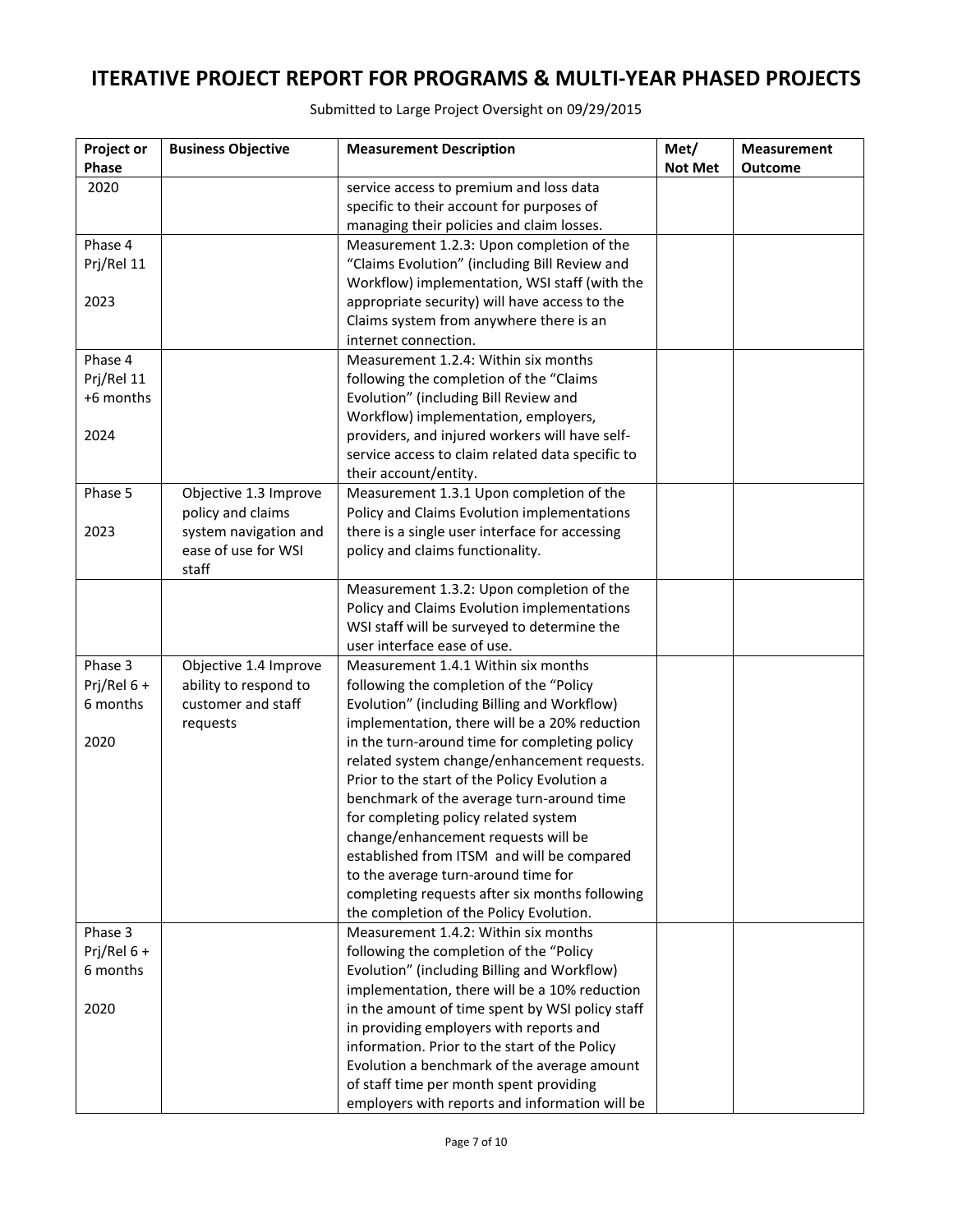| Project or | <b>Business Objective</b>       | <b>Measurement Description</b>                    | Met/           | <b>Measurement</b> |
|------------|---------------------------------|---------------------------------------------------|----------------|--------------------|
| Phase      |                                 |                                                   | <b>Not Met</b> | <b>Outcome</b>     |
|            |                                 | established and will be compared to the           |                |                    |
|            |                                 | average amount of time spent providing            |                |                    |
|            |                                 | reports and information after six months          |                |                    |
|            |                                 | following the completion of the Policy            |                |                    |
|            |                                 | Evolution.                                        |                |                    |
| Phase 4    |                                 | Measurement 1.4.3: Within six months              |                |                    |
| Prj/Rel 11 |                                 | following the completion of the "Claims           |                |                    |
| +6 months  |                                 | Evolution" (including Bill Review and             |                |                    |
|            |                                 | Workflow) implementation, there will be a 20%     |                |                    |
| 2024       |                                 | reduction in the turn-around time for             |                |                    |
|            |                                 | completing claims related system                  |                |                    |
|            |                                 | change/enhancement requests. Prior to the         |                |                    |
|            |                                 | start of the Claims Evolution a benchmark of      |                |                    |
|            |                                 | the average turn-around time for completing       |                |                    |
|            |                                 | claims related system change/enhancement          |                |                    |
|            |                                 | requests will be established from ITSM and will   |                |                    |
|            |                                 | be compared to the average turn-around time       |                |                    |
|            |                                 | for completing requests after six months          |                |                    |
|            |                                 | following the completion of the Claims            |                |                    |
|            |                                 | Evolution.                                        |                |                    |
| Phase 4    |                                 | Measurement 1.4.4: Within six months              |                |                    |
| Prj/Rel 11 |                                 | following the completion of the "Claims           |                |                    |
| +6 months  |                                 | Evolution" (including Bill Review and             |                |                    |
|            |                                 | Workflow) implementation, there will be a 10%     |                |                    |
| 2024       |                                 | reduction in the amount of time spent by WSI      |                |                    |
|            |                                 | Injury Services staff in providing employers,     |                |                    |
|            |                                 | providers, and injured workers with reports       |                |                    |
|            |                                 | and information. Prior to the start of the Claims |                |                    |
|            |                                 | Evolution a benchmark of the average amount       |                |                    |
|            |                                 | of staff time per month spent providing           |                |                    |
|            |                                 | employers, providers, and injured workers with    |                |                    |
|            |                                 | reports and information will be established and   |                |                    |
|            |                                 | will be compared to the average amount of         |                |                    |
|            |                                 | time spent providing reports and information      |                |                    |
|            |                                 | after six months following the completion of      |                |                    |
|            |                                 | the Claims Evolution.                             |                |                    |
|            | <b>Business Need 2: Provide</b> |                                                   |                |                    |
|            | a system with enhanced          |                                                   |                |                    |
|            | reporting and                   |                                                   |                |                    |
|            | accessibility to                |                                                   |                |                    |
|            | information                     |                                                   |                |                    |
| Phase 5    | Objective 2.1 Improve           | Measurement 2.1.1: Eliminate redundant data       |                |                    |
|            | data integrity                  | between claims and policy systems. During         |                |                    |
| 2023       | of/between core                 | database consolidation planning and design        |                |                    |
|            | business systems                | identify and document the occurrences of          |                |                    |
|            | supporting Injury               | redundant data between claims and policy          |                |                    |
|            | Services and Employer           | systems. Upon completion of database              |                |                    |
|            | Services                        | consolidation verify that all occurrences of data |                |                    |
|            |                                 | redundancy have been eliminated.                  |                |                    |

Submitted to Large Project Oversight on 09/29/2015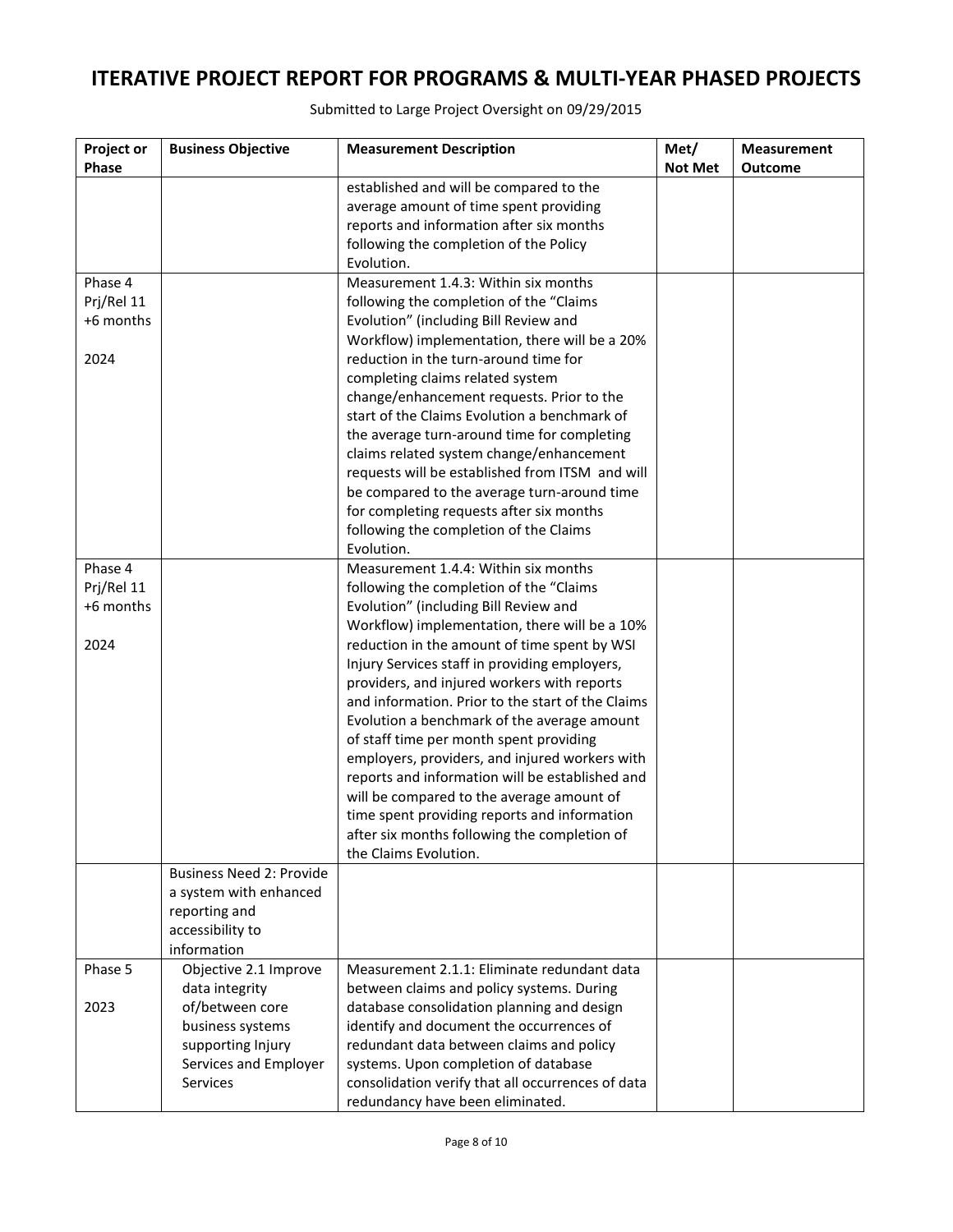| <b>Project or</b> | <b>Business Objective</b> | <b>Measurement Description</b>                  | Met/           | <b>Measurement</b> |
|-------------------|---------------------------|-------------------------------------------------|----------------|--------------------|
| <b>Phase</b>      |                           |                                                 | <b>Not Met</b> | <b>Outcome</b>     |
| Phase 5           | Objective 2.2 Maintain    | Measurement 2.2.1: Access to all legacy data    |                |                    |
|                   | access to all legacy      | (i.e. history data) is available throughout and |                |                    |
| 2023              | data supporting Injury    | following project completion without having to  |                |                    |
|                   | Services and Employer     | access multiple systems.                        |                |                    |
|                   | <b>Services</b>           |                                                 |                |                    |
| Phase 3           | Objective 2.3 Improve     | Measurement 2.3.1: Upon completion of the       |                |                    |
| Prj/Rel 6         | reporting and Business    | "Policy Evolution" (including Billing and       |                |                    |
|                   | Intelligence (BI)         | Workflow) implementation, an easy method of     |                |                    |
| 2020              | capability                | accessing Policy summary and detail             |                |                    |
|                   |                           | information from a single set of screens is     |                |                    |
|                   |                           | available to WSI employees.                     |                |                    |
| Phase 4           |                           | Measurement 2.3.2: Upon completion of the       |                |                    |
| Prj/Rel 11        |                           | "Claims Evolution" (including Bill Review and   |                |                    |
|                   |                           | Workflow) implementation, an easy method of     |                |                    |
| 2023              |                           | accessing Claim summary and detail              |                |                    |
|                   |                           | information from a single set of screens is     |                |                    |
|                   |                           | available to WSI employees.                     |                |                    |

Submitted to Large Project Oversight on 09/29/2015

### POST-IMPLEMENTATION REPORT

Post-Implementation Reports are to be performed after each project or phase is completed. A "PIR" is a process that utilizes surveys and meetings to determine what happened in the project/phase and identifies actions for improvement going forward. Typical PIR findings include, "What did we do well?" "What did we learn?" "What should we do differently next time?"

| <b>Project or Phase</b> | Lesson learned, success story, idea for next time, etc. |
|-------------------------|---------------------------------------------------------|
| Project 1 Phase 1       |                                                         |
| Project 2 Phase 2       |                                                         |
| Project 3 Phase 3       |                                                         |

## COST BENEFIT ANALYSIS

Anticipated Benefits of Resolving Business Need 1:

- WSI business operations continues at current, and in some cases enhanced, levels of efficiency without adding additional staff; WSI remains current with 3<sup>rd</sup> party products (ex. Fee Schedules) and compliant with ND statute and/or federal requirements.
- Internal WSI staff will have access to core business systems from anywhere there is an internet connection facilitating performing of job responsibilities from outside the standard work environment; external customers will have self-service access to data and information relevant to their account or ID, reducing the amount of time and impact on WSI customer service.
- WSI internal users will have a single user interface for accessing both claims and policy data and functionality where there is common look and feel in navigating the applications; reduced learning curve and training requirements for learning the applications and becoming proficient in using them.